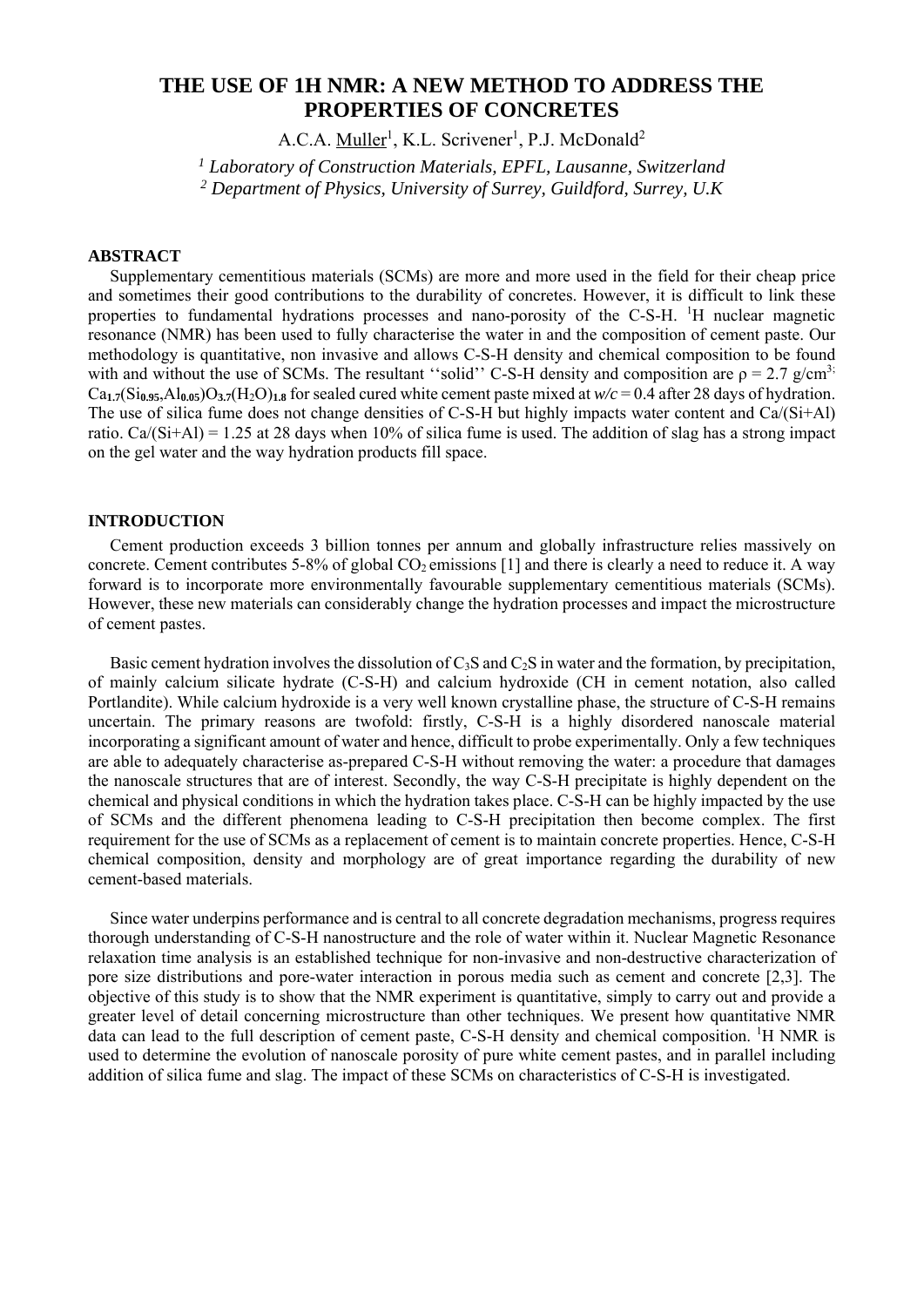## **METHODS**

# *1 H NMR relaxometry*

<sup>1</sup>H NMR probes the water, or more precisely the hydrogen protons, within filled pores. The NMR signal amplitude is proportional to the mass of water and the signal lifetime, known as the spin-spin relaxation time *T2*, is proportional to pore size [4]. By applying combined Carr-Purcell-Meiboom-Gill (CPMG) [5] and quadrature solid echo (Quad-Echo) [6] pulse sequences, all hydrogen protons in the cement paste can be measured and quantified in their different environments.

<sup>1</sup>H NMR measurements were made on a Bruker Minispec NMR spectrometer operating at 7.5 MHz. Both Quad-Echo and CPMG measurements were carried out separately. The quadrature echo signals were deconvoluted into a Gaussian and an exponential decay part. The exponential fraction arises from the mobile water within the sample and is not pulse gap dependent. The Gaussian has a very short time constant, of the order of 10  $\mu$ s, and is assigned to water in crystalline solid phases Portlandite and Ettringite. Its amplitude was back extrapolated to zero pulse gap free from relaxation phenomena using Gaussian fitting. The mobile part of the signal was separately resolved into different  $T_2$  components using the CPMG intensity decay. For this, the Inverse Laplace Transform (ILT) algorithm developed by Venkataramanan [7] was used. C-S-H interlayer water, C-S-H gel pore water and capillary pore water can be distinguished. More details about the analysis of our <sup>1</sup>H NMR relaxation characteristics are given in [8]. For the so-called fast diffusion limit [4] for pores filled with water, the characteristic  $T_2$  of each liquid water component can be interpreted to pore size.  $T_2$  of water in pores of cement paste usually varies from 100µs to 100 ms.

#### *Mixes studied*

The primary binder of this study is a white cement provided by Aalborg. It is mainly composed of  $C_3S$  $(67\%)$  and C<sub>2</sub>S (20%), C<sub>3</sub>A (3.6%) and 4.7% of sulphate phases with other elements representing less than 1% of the mass. The cement has a density of 3.15  $g/cm<sup>3</sup>$ . 80 g of white cement was mixed for 2 minutes at 1600 rpm at  $w/c = 0.40$  in a paste mixer LABORTECHNIK RW 20.n. Small amounts of paste (0.35 cm<sup>3</sup>) were deposited at the bottom of NMR glass tubes and sealed with parafilm. Multiple samples cast at different times were intermittently measured in a temperature-controlled <sup>1</sup>H NMR probe according to the aforementioned procedure. This plain white cement paste acts as the reference mix.

The second paste studied was white cement paste with incorporation of 10% of silica fume as a mass replacement of cement. The mix was made according to the following procedure: the silica fume was first predispersed in distilled water for 8 minutes at 15 000 rpm in an ultrasonic bath. No superplasticizer was used for rheological or dispersive purposes in order not to introduce more hydrogen signal into the system. Then, the water and suspended silica fume was added to the cement to achieve a water-to-binder ratio of  $w/b = 0.4$  by weight. All components were then mixed together for 5 minutes at 1600 rpm. Condensed silica fume made of 98.6% of amorphous silica was used. It is provided by Elkem under the name "Microsilica 983 U" and has an absolute density of 2.27  $g/cm<sup>3</sup>$ .

The last part of this study focuses on the influence of slag. We studied the presence of 10%, 20%, 30%, and 40% of slag by weight. In these 4 cases, the white cement content was kept at 60% with complement of quartz. This was done to keep the same amount of cement and vary the amount of slag at a constant water-tosolid ratio. A mix with 60% of white cement and 40% of quartz was also cast as a reference paste. The slag is made of 41% of CaO,  $36\%$  of SiO<sub>2</sub>,  $12\%$  of Al<sub>2</sub>O<sub>3</sub> and 8% of MgO with other minor phases. The quartz is supposed to be inert and has a similar particle size distribution as the slag. The mixing procedure was the same as for plain white cement with 2 minutes at 1600 rpm.

Other samples were independently cast in bigger containers for X-Ray diffraction (XRD). XRD measurements were first done on slices right after cutting while other samples were stopped by immersion in isopropanol for 7 days, vacuum dried, crushed and then measure as a powder. A Panalatical X'Pert Pro MPD diffractometer in a θ-θ configuration was used with a CuKα source (wavelength 1.54 Å) and a fixed divergence slit of 0.5°. Samples were scanned on a rotating stage between 7 and 70° (2θ) using a X'Celerator detector with a step size of  $0.0167^{\circ}$  (2 $\theta$ ) and a time step of 77.5 s.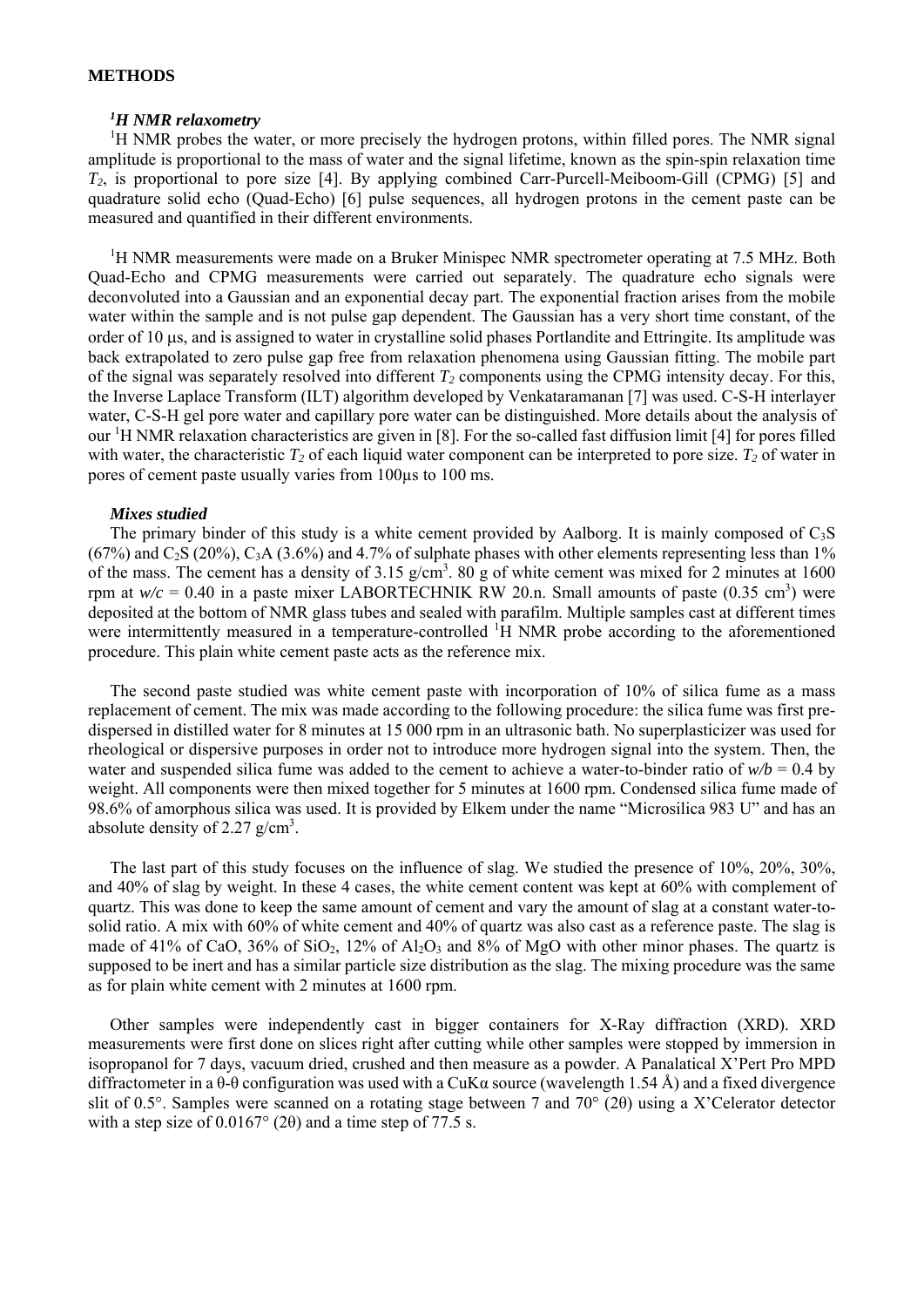All specimens in this study were kept at 20°C throughout the hydration. Pastes are sealed so voids and large pores are present but not filled with water. In order to complete the analysis, the chemical shrinkage volume, not seen by <sup>1</sup>H NMR, is required. A conventional technique of measuring chemical shrinkage is used.

Additionally, the degree of reaction of silica fume was measured by <sup>29</sup>Si MAS NMR. The solid-state <sup>29</sup>Si MAS NMR spectra were recorded at two different magnetic field strengths (7.1 T and 9.4 T) on Varian Unity INOVA-300 and -400 spectrometers, using home-built CP/MAS probes designed for 7, 5, or 4 mm o.d. rotors with sample volumes of 220, 110, and 80 µL, respectively.

#### **STUDY OF PLAIN WHITE CEMENT**

Based on the different NMR signals, the mass of water in the different environments of cement paste can be quantified at any measurement time. We distinguish: water in the crystalline phases Portlandite and Ettringite (with NMR signal fraction *Isolid*); water in C-S-H interlayer (*ICSH*); water in CSH gel (*Igel*) and water in capillary pores ( $I_{cap}$ ). All signal fractions add up to unity as  $I_{solid} + I_{CSH} + I_{gel} + I_{cap} = 1$ . Measurements were done from mixing up to 300 days of hydration. Throughout mass balance and oxides conservation equations C-S-H chemical composition can be found; volume balance gives C-S-H density [8]. Assembling the data, mass and volume composition of the paste can be drawn against, for instance, degree of hydration, updating Powers and Brownyard's well-known model from 1948 [9]. The calculated volumes are presented in figure 1a. The data points appear in black on the diagram.

The way NMR sees separately C-S-H interlayer water and C-S-H gel water allow us to considered separately what we call "solid" and "bulk" C-S-H [8]. The "solid" C-S-H includes the Ca–O backbone layers with SiO<sub>2</sub> tetrahedra plus the interlayer water in between. The red rectangle on the figure illustrates schematically the area defining "solid" C-S-H. The "bulk" C-S-H stands for the overall C-S-H phase inclusive of the gel water (green rectangle on the figure). The evolution of the calculated C-S-H density, inclusive and exclusive of gel water is presented in the Figure 1b.



*Figure 1* – *(a) Volume composition of white cement paste at w/c = 0.4 as a function of degree of hydration of cement. (b) Associated C-S-H densities exclusive of the gel water (red dots) and for the "bulk" C-S-H (green empty dots). There is a schematic representation of the C-S-H water as seeing by NMR. Small red squares are interlayer water and green triangles are gel water, all within C-S-H hydrates.* 

The diagram shows the continuous consumption of cement and capillary water leading to the formation of hydration products. Portlandite, Ettringite and C-S-H amounts increase with time. The capillary water rapidly goes down with degree of hydration. At 2.2 day of hydration ( $\alpha_{\rm c} = 0.6$ ), the  $T_2$  of these capillary reservoirs becomes stable at 1 ms [8]. This relaxation time corresponds to a pore diameter of circa 8 nm. After 2.2 days, the capillary water continues to be consumed to form more hydration products but no further decrease in size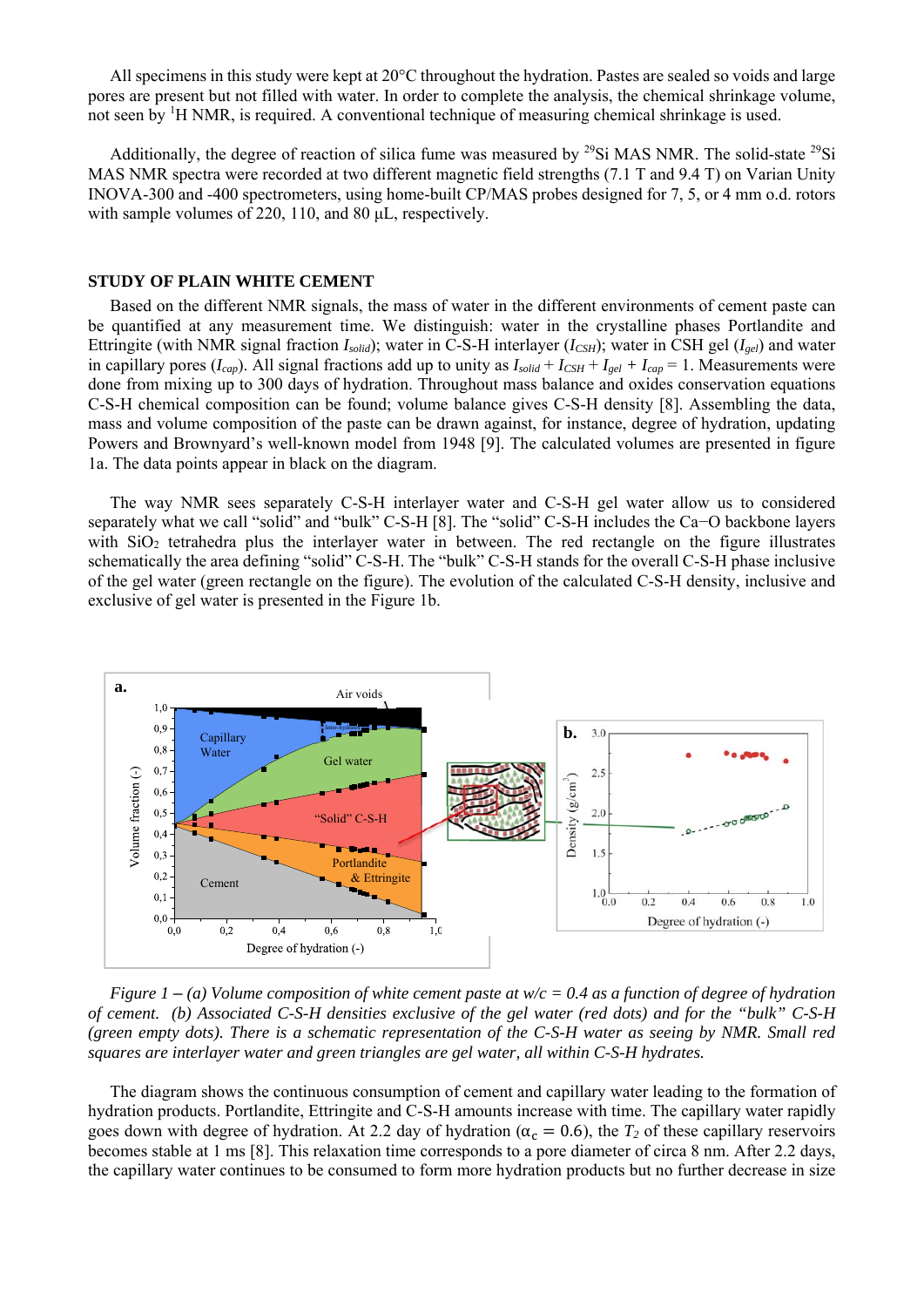is observed. Based on this fact, beyond 2.2 days of hydration, we rename the capillary spaces "interhydrate" spaces as we believe that 8 nm is the distance between the growing C-S-H needles. In parallel, calculations give 0.85 nm for the C-S-H interlayer spacing and 2.5 nm for the C-S-H gel reservoirs. More discussion can be found in reference [8].

The main difference between our diagram based on NMR signals and Powers' model is the non-linear behaviour of the gel water with degree of hydration. The C-S-H gels are formed mainly during the first 2 days of hydration and then plateaus. This highlights a densification of the "bulk" C-S-H (inclusive of the gel water) with time. Figure 1b displays the rate of this densification, with density increasing from 1.7 g/cm<sup>3</sup> at 1 day up to 2.1 g/cm<sup>3</sup> at 300 days. On another hand, the "solid" density of C-S-H layers (exclusive of the gel water) is constant with time at around  $\rho_{solid} = 2.7$  g/cm<sup>3</sup>. This value is close to already reported data [10]. The average "solid" C-S-H chemical composition is found to be Ca**1.7**(Si**0.95**,Al**0.05**)O**3.7**(H2O)**1.8** for high degree of hydration. This is equally in agreement with previously reported data in the literature [11,12].

#### **INFLUENCE OF SILICA FUME**

 The addition of 10% of silica fume is known to change the microstructure of concretes. There are several reasons: chemical effect of silica fume on the pore solution, filler effects due to its very small size or change in the morphology when C-S-H precipitates from the pozzolanic reaction. Many studies focus on the changes due to addition of silica fume. Some authors have tried to quantify C-S-H composition in the presence of silica fume based on non-evaporable water measured by TGA using chemical equilibrium [13,14]. The C/S ratio is know to decrease with addition of silica fume leading to a decrease in C-S-H water content within the interlayer space [15]. However, there is no clear/full description on the changes happening to the nanostructure of C-S-H in never dried systems as the hydration proceeds.

Following the same procedure as for the plain white cement, we have used <sup>1</sup>H NMR to characterise the evolution of white cement paste incorporating 10% of silica fume. The evolution of the signal fractions of the different populations of mobile water is presented in Figure 3a. Interlayer water signals are red squares (*ICSH*), gel signal fractions are green triangles (*Igel*) and capillary water blue circles (*Icap*). For clarity of the graph, the solid signal *I<sub>solid</sub>* accounting for crystalline phases is not shown in this figure. Coloured symbols are for white cement  $+10\%$  of silica fume, which is compared to plain white cement (grey symbols). The associated  $T_2$ relaxation times are shown in figure 3b; symbols are the same as in Figure 3 (a).



*Figure 3* – *(a) Evolution of the different mobile water populations against time for white cement + 10% silica fume (colours) and for the reference plain white cement (black), all at w/b = 0.4. Rounds are capillary water signals, squares C-S-H interlayer water signals and triangles are C-S-H gel water signals. The NMR solid*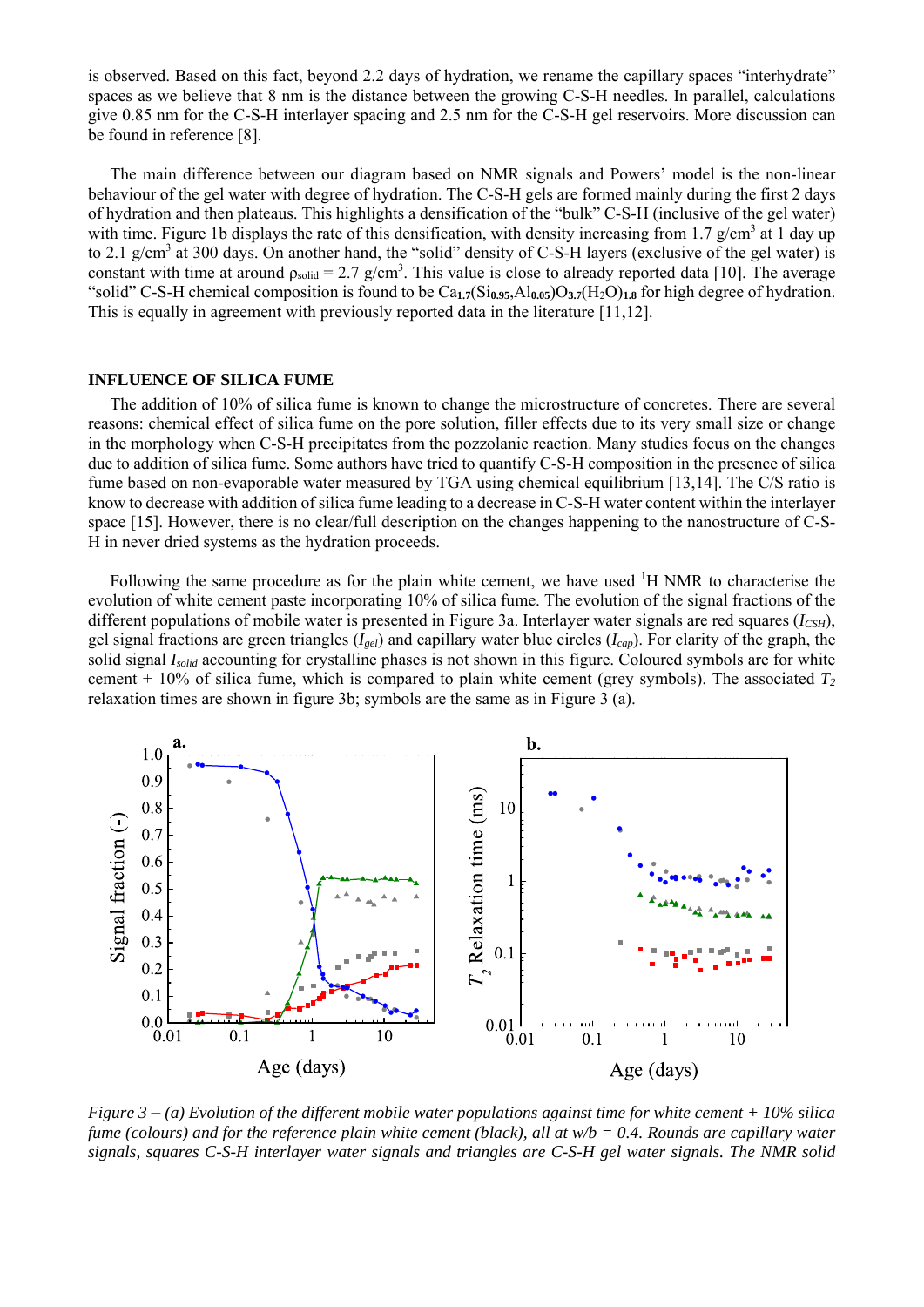*signal is not shown on this graph. (b) Evolution of the associated T2 relaxation times for the different water populations. Symbols are in accordance with signal amplitudes.*

 The cement with silica fume behaves very similarly to plain white cement. However, there are important differences.

 The first difference is that the end of gel pores formation happens earlier, at about 1 day for the silica fume mix compared to 2.2 days observed for plain white cement paste. This time coincides with the moment when of the capillary spaces reaches 8 nm, the interhydrate specific size. This is compatible with the acceleration of the hydration of the clinker phases by silica fume as widely reported by others and seen in our calorimetry studies. The rate of reaction and nature of C-S-H precipitation seems to be controlled by space filling, as already proposed by Bishnoi et al. [16]. The results of XRD measurements and Rietveld quantification give  $\alpha_c = 0.52$  at 1 day of hydration compared to  $\alpha_c = 0.40$  observed for plain white cement at the same age. This increased hydration is explained by the extra surface provided by the silica fume, acting as nucleation sites for C-S-H to form [17].

 The second difference is that the fraction of C-S-H interlayer water is 30% lower in the presence of silica fume. In parallel, the gel water fraction increases and quickly represents more half of all the water in the paste. The silica fume favours the formation of gel pores. Despite this change in amount, the gel pore size is identical to in the plain white cement paste as shown by the same  $T_2$  relaxation times seeing in figure 3b. We note that the capillary/interhydrate population is of similar amount and size for both mixes.

 The shortest *T2* relaxation times observed for the interlayer spacing suggests a smaller interlayer space for the silica fume mix. However, the interpretation from  $T_2$  to pore size for the C-S-H interlayer is difficult to substantiate. The pore size interpretation is based upon the fast diffusion model of relaxation which presupposes the existence of a surface layer water and bulk pore water. In such a small place, this model is of limited application.

The degree of hydration of silica fume was measured by <sup>29</sup>Si NMR. The results shows  $\alpha_{sf} = 34\%$  at 3 days,  $\alpha_{sf} = 62\%$  at 14 days  $\alpha_{sf} = 67\%$  at 28 days of hydration. Combined with XRD results, it allows C-S-H density and chemical composition to be calculated. The C-S-H "bulk" density for the silica fume mix at 28 days,  $\rho_{x} = 1.94$  g/cm<sup>3</sup> is similar to the one calculated for plain white cement at the same hydration age:  $\rho_{x} =$ 1.96 g/cm<sup>3</sup>. In the same way, the "solid" C-S-H density at 28 days,  $\rho_x = 2.75$  g/cm<sup>3</sup>, is identical to the one reported for plain white cement [8]. At 28 days, no major change concerning C-S-H density is occurring by the addition of 10% of silica fume. However, chemical composition of the C-S-H is highly impacted. Ca/(Si+Al) ratio and the associated water content are presented in figure 4. The results are presented as a function of time and compared to plain white cement (grey lines).

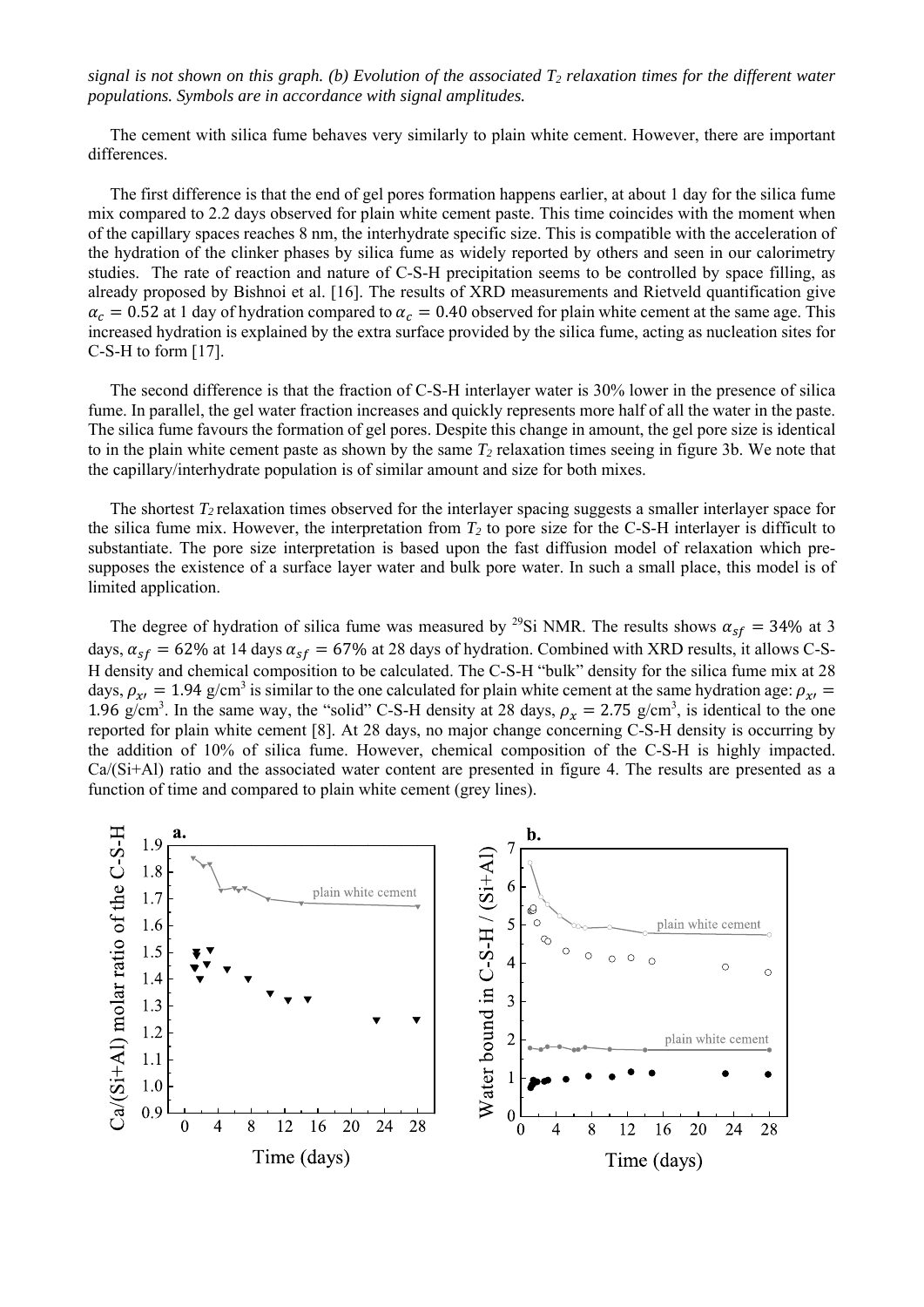*Figure 4* – White cement with 10% silica fume at  $w/b = 0.4$  as a function of hydration time. The grey lines in all figures track the behaviour of plain white cement taken from [8] *(a)* Ca/(Si+Al) ratio of the C-S-H calculated from <sup>1</sup>H NMR (black inverted triangles). (b) Water content for the "solid" (black circles) and "bulk" (open circles) C-S-H expressed as  $H_2O/(Si+Al)$ .

 For the C-S-H water contents, the main differences here compared to plain white cement are the absolute water contents. The values calculated for 10% of silica fume are significantly lower than without. We report an average "solid" C-S-H water content of  $x = 1.1$  H<sub>2</sub>O/(Si+Al) beyond 20 days of hydration. This is a decrease of 39% compare to  $x = 1.8$  for plain white cement. The decrease in H<sub>2</sub>O/(Si+Al) ratio is also observed in the case of "bulk" C-S-H. The total water content of C-S-H goes down from  $x^2 = 5.5$  at 1 day of hydration to  $x^2 = 3.8$ at 28 days. We note that the decrease of "bulk" water content with time is a resultant of densification.

We calculate a Ca/(Si+Al) ratio of 1.5 for the first days of hydration which is significantly smaller than for plain white cement with  $Ca/(Si+Al) = 1.8$  at early age (grey line in figure 4a). This substantial decrease seems to occur early in the hydration process due to the presence of silica fume. As the hydration proceeds, this ratio goes progressively down to 1.34 at 28 days. These results are of great importance regarding C-S-H formation as we show that the incorporation of only 10% of silica fume has a strong impact on the chemical composition of C-S-H.

#### **INFLUENCE OF SLAG**

 The different water populations described in the previous sections were studied with incorporation of 10%, 20%, 30% and 40% of slag by mass over the total solid content. The different pastes were measured at 28 days of hydration. The results are presented in figure 5a as a function of slag content. As a reminder, the solid mass was completed by quartz when the slag content was decreased, keeping the white cement content at 60%. This allows to keep a water-to-solid ratio constant at  $w/s = 0.40$  so the same amount of water was probed by <sup>1</sup>H NMR.

In order to ascertain the NMR solid signal  $I_{solid}$  previously attributed to solely crystalline phases, parallel XRD measurements were done. The crystalline phases Portlandite and Ettringite as measured by diffraction are presented in figure 5b; Hydrotalcite is seen when slag is used.



*Figure 5* – *(a) Different NMR signal fractions as a function of addition of slag after 28 days of hydration. (b) Crystalline phases content of Portlandite, Ettringite and Hydrotalcite in g/ g of cement as a function of slag addition.*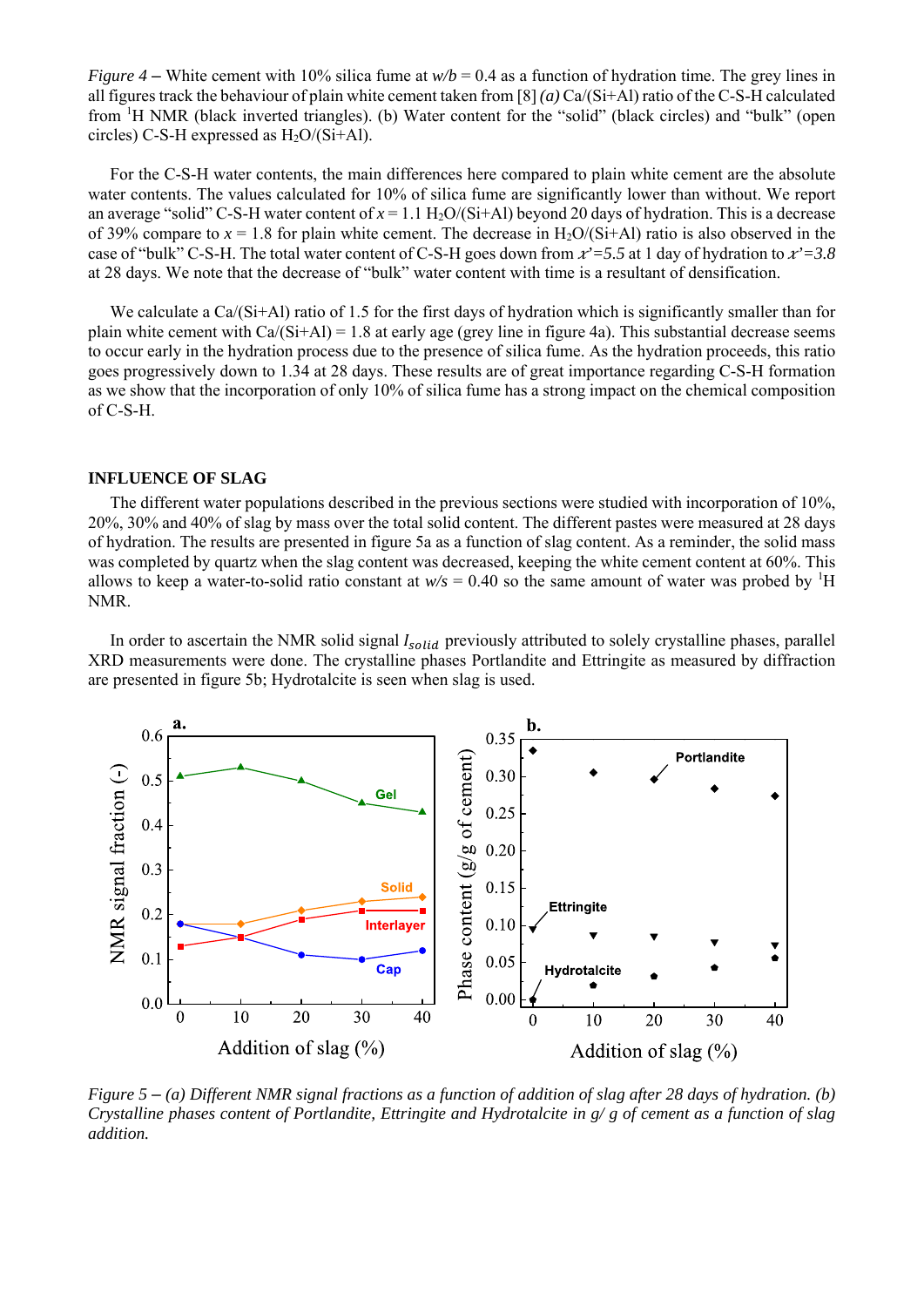Concerning the XRD results, we see a decrease of Portlandite and Ettringite as the slag content is increased. This correlates with the change in degree of hydration of cement  $(\alpha_c)$  presented in table 1. Quartz favours the reaction of cement compared to slag and there is a difference of 10% in  $\alpha_c$  between 40% of quartz and 40% of slag. As the specific surface area of both materials is similar, it highlights a competition between slag and cement dissolution. We also report the presence of Hydrotalcite when slag is present which increases up to 0.056 g/g of cement when 40% of slag is used. The different XRD crystalline phase contents shown in figure 5b were translated in terms of total water fraction in the mix based on their respective chemical composition and the way they bind water. The results are compared to the NMR signals *Isolid* in table 1. While there is a good agreement for 0 and 10% of slag addition, the values diverge for high replacements of slag. The difference in the favour of the NMR is explained by the precipitation of tricalcium-monosulfo-aluminate (Afm), seen by NMR but hardly detectable by XRD.

*Table 1* – *Degree of hydration of cement as a function of slag content. The NMR solid signal Isolid is also compared to the calculated water fraction bind in crystalline phases based on XRD results. Associated T2 of interlayer water, gel water and capillary water spaces, in ms.*

| Slag content | $\alpha_c$ | $NMRI_{solid}$ | Calculated $I_{solid}$<br>based on XRD | $T_2$ C-S-H<br>interlayer (ms) | $T_2$ C-S-H | $T_2$ capillary |
|--------------|------------|----------------|----------------------------------------|--------------------------------|-------------|-----------------|
| $(\%)$       |            |                |                                        |                                | gel (ms)    | (ms)            |
| 0%           | 0.88       | 0.18           | 0.19                                   | 0.086                          | 0.409       | 1.25            |
| 10%          | 0.85       | 0.18           | 0.19                                   | 0.095                          | 0.390       | 1.23            |
| 20%          | 0.82       | 0.21           | 0.19                                   | 0.101                          | 0.386       | 1.50            |
| 30%          | 0.80       | 0.23           | 0.19                                   | 0.118                          | 0.400       | 1.49            |
| 40%          | 0.78       | 0.24           | 0.19                                   | 0.122                          | 0.404       | 1.49            |

Regarding NMR results, the addition of slag as a replacement of quartz increases the C-S-H interlayer signal and the signal associated to crystalline phases. This reflects the fact that despite the lower degree of hydration of cement when slag is used, more reactive material is present in the mix proportions. In parallel, more capillary water is consumed to form hydrates. The main change due to slag addition concerns the gel water fraction. Even if more C-S-H and crystalline phases are formed for high replacement levels of slag, the signal fraction *Igel* becomes significantly smaller. The presence of slag does not favour the formation of gel pores and changes the way hydrates fill the space. We also report an increased amount of capillary water for 40% of slag replacement. Density calculations are needed to take further the analysis. This task is in progress as the degree of reaction of slag is required.

Concerning  $T_2$  relaxation times reported in table 1, we report an increase in the interlayer  $T_2$  value when more and more slag is added. In the same way, the *T2* of capillary water increases from 1.2 ms to 1.5 ms beyond 20% of slag content. More experiments are needed to confirm these trends as the slag introduces paramagnetic ions that can influence relaxation phenomena.

#### **CONCLUSIONS**

To conclude, we have developed a procedure to measure water locations in cement paste with <sup>1</sup>H NMR. Our methodology allows water mass quantification and calculation of pore sizes. Together, it brings the complete description of cement paste with crystalline phases content, C-S-H characteristics and pore size distribution. The impact of SCMs on the nanometric scale of cement porosity can be investigated for the first time. While silica fumes favours the gel pore formation, the slag has the opposite effect. Densities of C-S-H in the presence of 10% of silica fume are very similar to plain white cements with  $\rho_x = 2.75$  g/cm<sup>3</sup> at 28 days for "solid" C-S-H density and  $\rho_{\chi} = 1.94$  g/cm<sup>3</sup> for "bulk" C-S-H density. However, the water content of C-S-H per mole of Si is lowered in the presence of silica fume, as well as the Ca/(Si+Al) ratio. While the size and amount of capillary water is little impacted by the presence of silica fume, the addition of 20% of slag